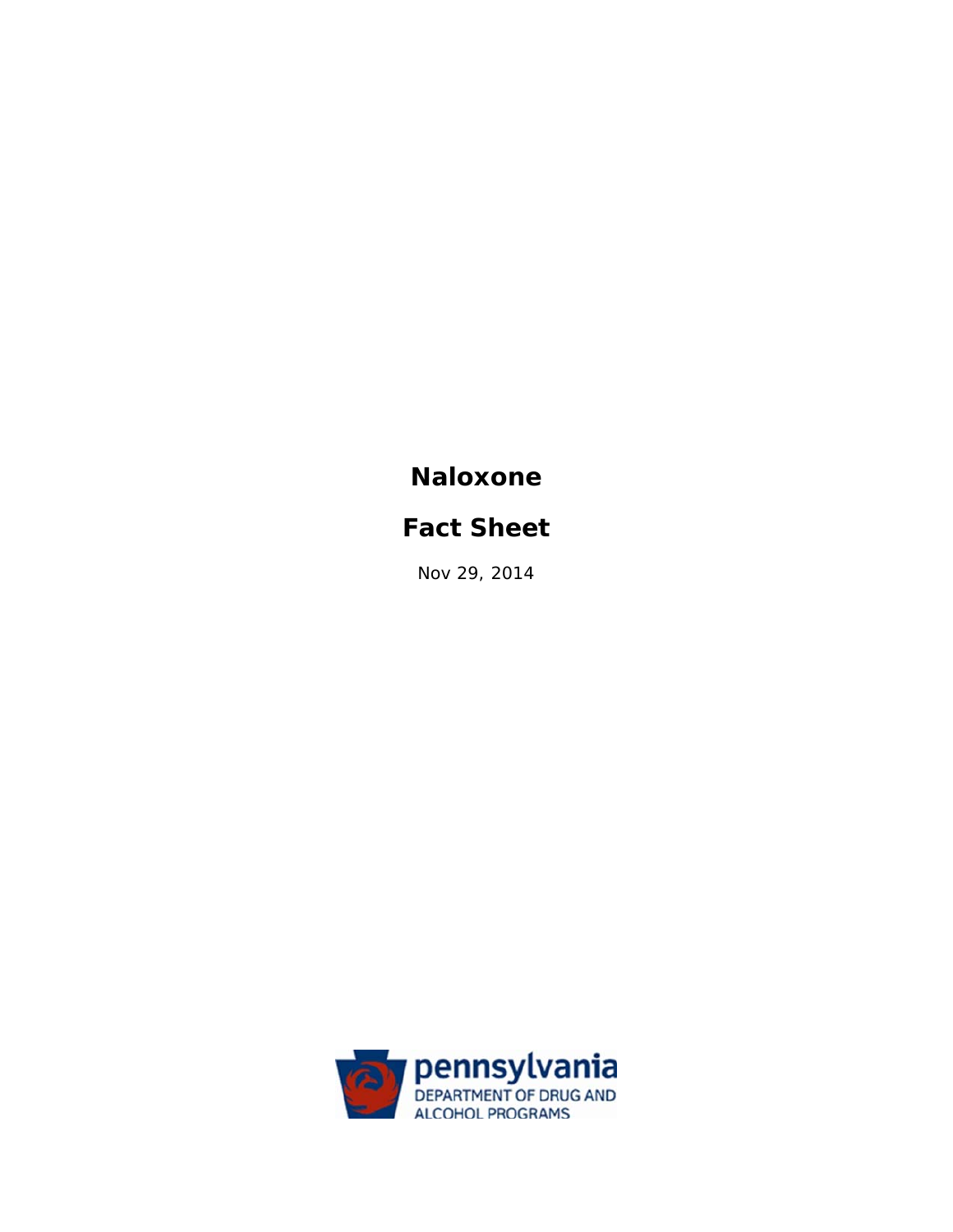# **Executive Summary:**

On Nov. 29, Act 139 went into effect to allow Naloxone, a life-saving opioid overdose reversal medicine, to be prescribed to a third party, such as a friend or family member, and administered by law enforcement and firefighters. In addition, it provides legal protections for witnesses, or Good Samaritans, seeking medical help at the scene of an overdose.

According to ACT 139, police officers, firefighters, other emergency responders, family members, friends, and others in a position to be able to help someone who is overdosing, may be prescribed naloxone and may lawfully administer the drug to someone who is experiencing an overdose. Additionally, under the 'Good Samaritan' provision of ACT 139, fellow drug-users may call 911 to get help for someone who is overdosing, without fear of prosecution for drug possession, so long as they comply with the requirements of the Act (e.g. remaining with the overdosing individual until help comes).

# **What is naloxone?**

- Naloxone is a prescription medicine that reverses opioid (prescription or heroin) overdoses.
- It was approved by the FDA in 1971 and has been used successfully in emergency rooms and ambulances for *decades*.
- Also known by brand names "Narcan" or "Evzio."
- Although having an overdose reversed by naloxone is extremely unpleasant for the overdosed individual, naloxone has *no* other adverse side effects and is not addictive.

## **How does it work?**

- Naloxone works within minutes to restore breathing in people overdosing on opiate drugs by blocking opiate receptors and essentially reversing the effects of opioid drugs, such as heroin. Overdose patients usually bounce back quickly after given naloxone.
- However, the effect of an opioid may last longer than the counter effect of naloxone and the person can go back into a state of life-threatening overdose in a short period of time. Therefore, it is absolutely *essential* that the overdosed patient be quickly taken for emergency medical care. Additional doses of naloxone may be required before arrival to a medical facility.
- Naloxone can be administered either through injection (Intramuscular or by the Kaleo auto-injector) or a nasal spray.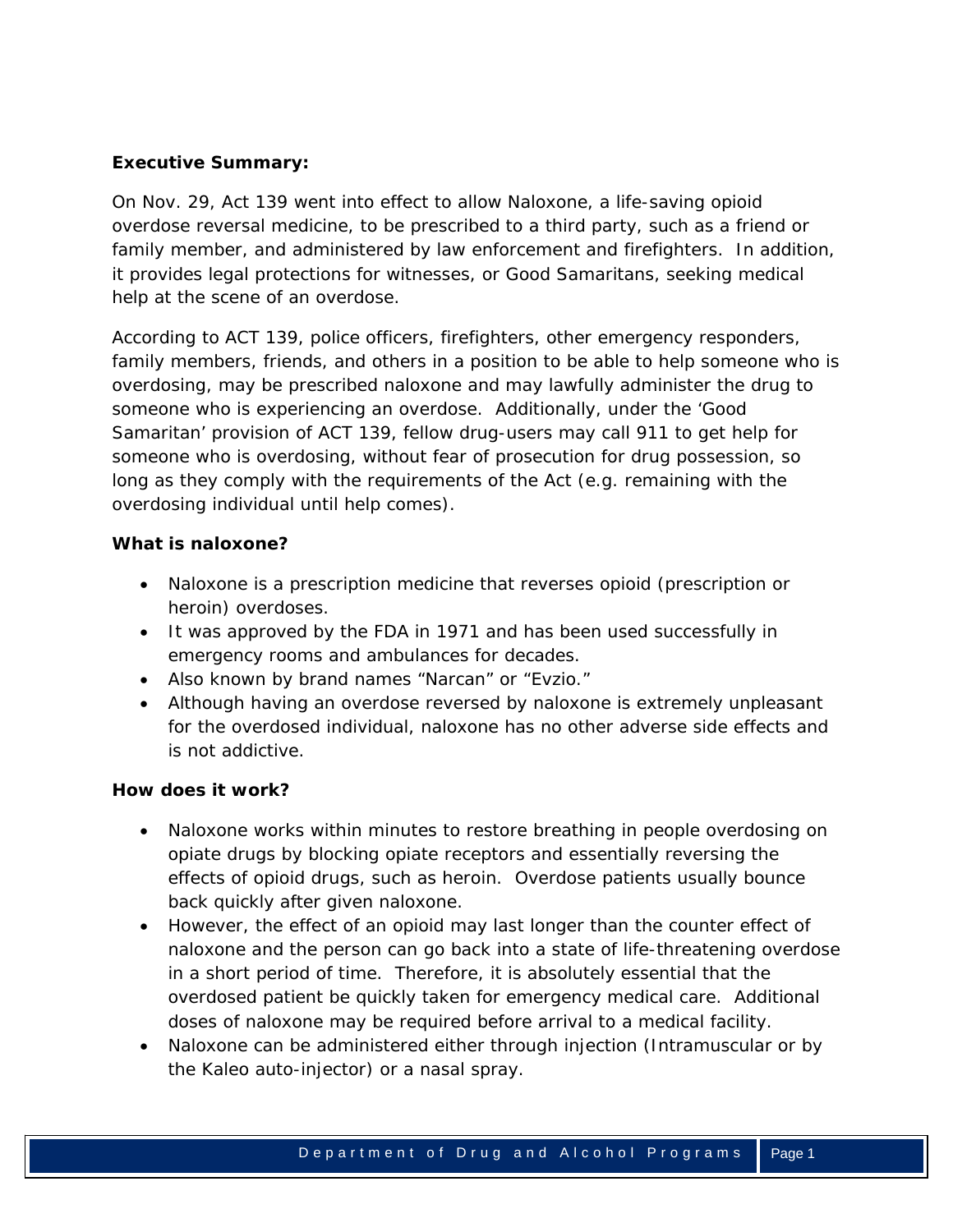# **Is it safe?**

 Yes, naloxone is a non-narcotic and non-addicting prescription drug. It cannot be used to get high; however, for someone who is under the influence of opioids, it can trigger safe, but sudden and sometimes severe withdrawal symptoms.

## **Has it been proven to work?**

- Yes, naloxone saves lives. At least 188 community-based overdose prevention programs across the country now distribute naloxone. As of 2010, those programs had provided training and naloxone to over 50,000 people, resulting in over 10,000 overdose reversals. (CDC Survey).
- In an early pilot program in Quincy, Massachusetts (population of 100,000), police reverse 179 overdoses in the first three years of the project.

# **What type of naloxone does Act 139 permit to be administered in the event of a suspected overdose?**

 ACT 139 allows for the administration of all forms of naloxone, (Intra-Muscular (hypodermic needle or auto-injector) or Intra-Nasal).

## **Where do I find an approved online training?**

The departments of Health and Drug and Alcohol Programs are currently developing a naloxone resource webpage that will include the necessary training. This webpage will be live on Nov. 29, the effective date of the Act.

## How do I do the online training prior to November 29<sup>th</sup>?

Police, firefighters, or other emergency responders who wish to get their training prior to November 29<sup>th</sup>, may take the 15-minute online training now available at www.givenaloxone.org. The Department of Health will approve this training on November  $29<sup>th</sup>$ , so that anyone who has taken the training prior to the effective date will automatically be statutorily qualified to administer naloxone on that date.

## **Signs of an overdose:**

- Slow or shallow breathing.
- Very sleepy and unable to talk, or unconscious.
- Does not respond to attempts to rouse to consciousness.
- Skin color is blue or grayish, with dark lips and fingernails.
- Snoring or gurgling sounds